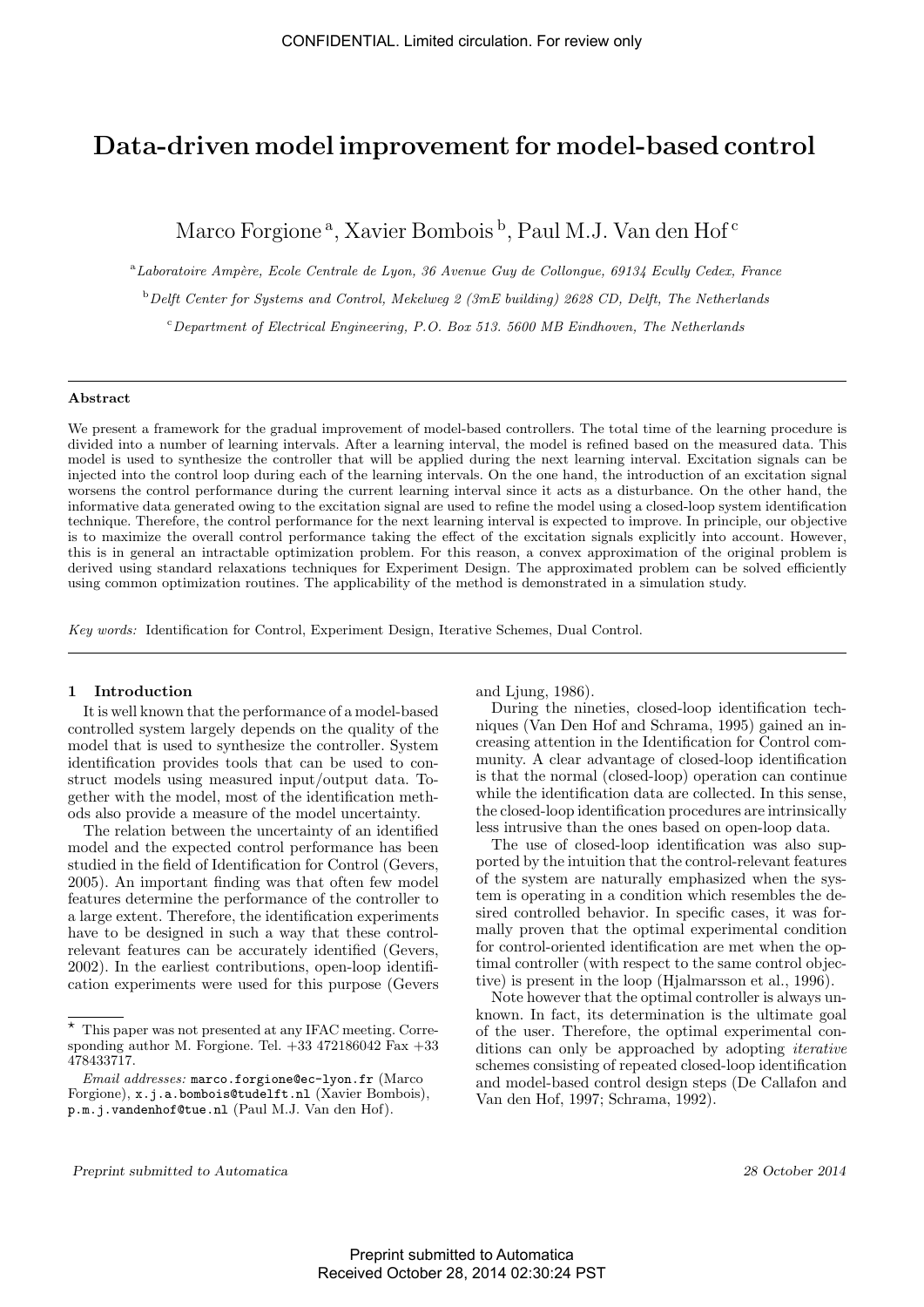An aspect that was not thoroughly investigated in these contributions was the choice of the excitation signals fed to the system during the closed-loop experiments, often simply taken as white noise signals for ease of analysis. However, a careful choice of the excitation signals can be beneficial both to improve the model accuracy and to limit the identification cost (Bombois et al., 2006). On the one hand, a high level of excitation leads to informative data sets which can be used to identify accurate models. On the other hand, the excitation signals also act as disturbances on the controlled system and consequently leads to a (temporary) performance degradation when they are applied. Therefore, there is a trade-off between the performance degradation due to the application of the excitation signals and the improvement that is expected due to the increased model accuracy. In the literature, the excitation is said to have a dual effect on the control performance (Tse and Bar-Shalom, 1973) for this reason.

In this paper, we consider the problem of designing the excitation signals in an iterative identification/control scheme aiming to maximize the overall control performance, while guaranteeing a minimum performance level at all time. In our framework, the total time of the learning procedure is divided into a number of learning intervals. Excitation signals can be injected into the control loop during each of these intervals. After an interval, the measured data are used to refine the model using closed-loop identification. Based on that model, a new controller is designed. The controller is applied during the next learning interval, and so on and so forth for the following ones.

We define the cost  $\mathcal{T}_k$  of one interval k as the sum of the performance degradation due to the difference between the true system and the identified model (modelling error cost), and the one due to the presence of the excitation signal (excitation cost) during that interval. Following, we determine the excitation signals to be applied in each interval by minimizing the sum  $\sum_{k}$   $\mathcal{T}_{k}$  of the cost over all the intervals, subject to a constraint  $\mathcal{T}_k \leq \bar{\mathcal{T}}_k$  on the cost for each interval. Note that the modelling error cost in one interval depends on the excitation signals applied during all the previous intervals since the model is identified based on the previous data, while the excitation cost depends on the excitation signal applied during the current interval. Thus, we are here taking the dual effect of the excitation signals explicitly into account.

It has to be mentioned that the optimization problem that we would like to solve in order to find these excitation signal is intractable as such. However, using established relaxation techniques and tools developed in the field of Experiment Design (ED), we can derive an approximation of the original optimization problem that is convex and can be solved efficiently.

In fact, the problem of designing excitation signals which guarantee desired properties for the identified model has been extensively studied in the ED field. The classic ED approaches consider only two distinct phases: an identification phase in which the excitation signal is fed to the system and a model is identified, and a control phase in which a controller based on the identified model is applied. The objective is to find compromise between the excitation cost in the identification phase and the modelling error cost in the control phase (Bombois et al., 2006; Gevers and Ljung, 1986).

A limit of the classic approaches is that if the identification phase is too short, it might not be possible to satisfy the performance requirement for the control phase without violating constraints on the excitation in the identification phase. One could circumvent this issue by extending the duration of the identification phase, but this implies that he/she has to wait a longer time before having any improvement in the control performance.

Our approach can be seen as an extension of the classic ED to a situation with several phases (i.e. the learning intervals), and in which the dual effect of the excitation signal is considered altogether for all the learning intervals. As we will show in the numerical example, by considering several learning intervals we can gradually improve the controller and achieve a better overall performance than in a classic two-phase ED framework.

Our approach has also a certain analogy with the actively adaptive learning algorithms discussed in Pronzato et al. (1996), since it takes explicitly into account the dual effect of the excitation. However, the approach in Pronzato et al. (1996) leads to stochastic dynamic optimization problems that can be solved only for very specific model structures and control objectives, while our approach can be applied to almost any LTI model structure and control objective. There are indeed important differences between our approach and the one in Pronzato et al. (1996). First, in Pronzato et al. (1996) the input is optimized for the identification and the control objective altogether, while in our framework the controller takes care of the control objective and the superposed excitation signal takes care of the identification objective. Second, the model is updated at each time instant in Pronzato et al. (1996), while we perform the identification only at the end of a learning interval. These simplifications allow us to use the classical ED tools to tackle this complicate problem in a wider range of cases.

The rest of this paper is organized as follows. In Section 2 the framework is discussed in details. In Section 3 the ED problem is introduced and the approximated convex optimization problem is derived. The framework is applied to a simulation study in Section 5 and conclusions are drawn in Section 6.

# 2 The Framework

The true system  $S<sub>o</sub>$  is the linear time-invariant system

$$
y = G_o(q^{-1})u + H_o(q^{-1})e \tag{1}
$$

where  $u$  is the input,  $y$  is the output,  $e$  is white Gaussian noise with variance  $\sigma_e^2$ , and  $q^{-1}$  is the unit-delay operator.  $G<sub>o</sub>$  and  $H<sub>o</sub>$  are stable discrete-time transfer functions;  $H<sub>o</sub>$  is monic and minimum phase.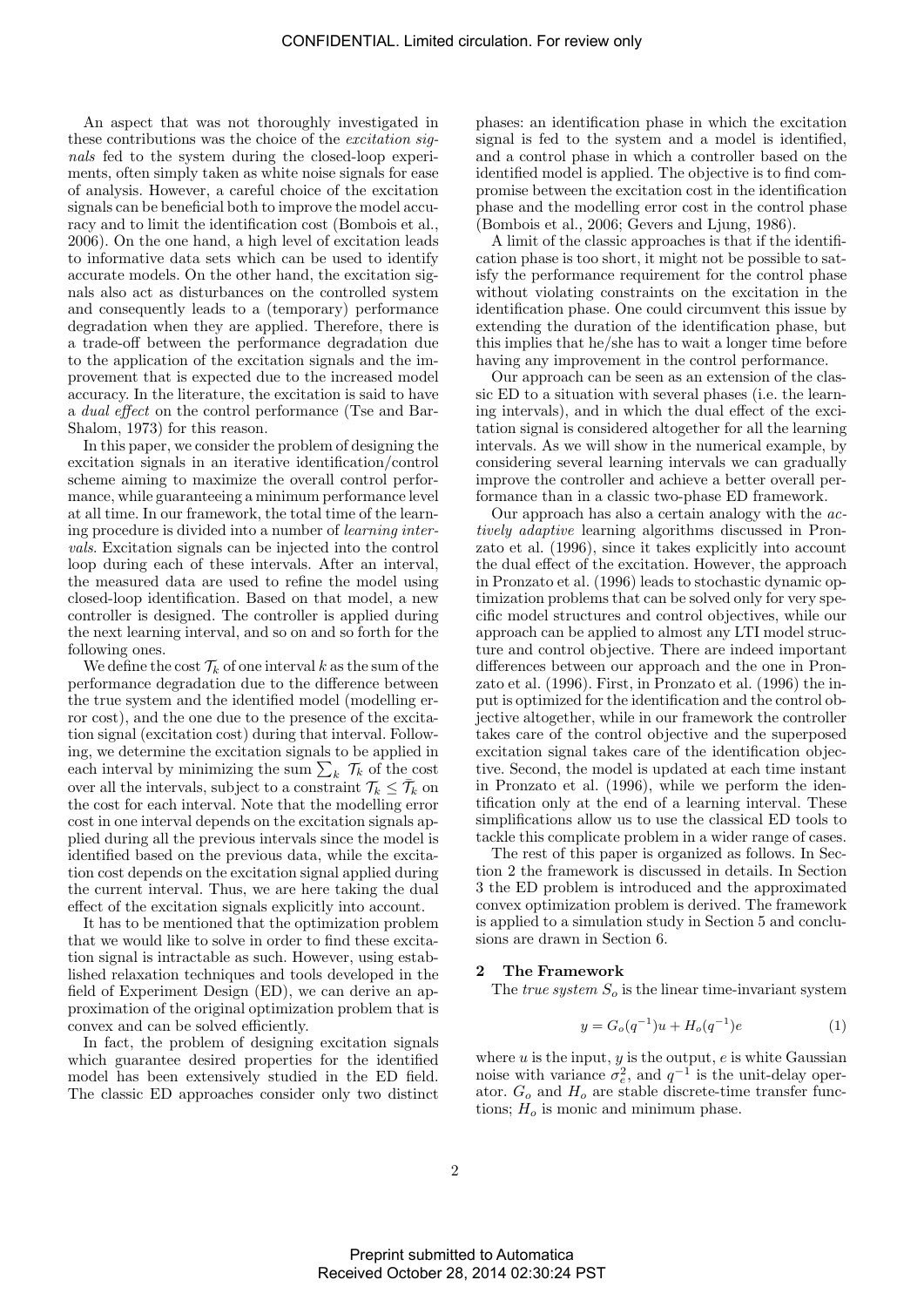$S<sub>o</sub>$  is known to belong to a *model structure*  $\mathcal{M} =$  ${M(\theta), \theta \in \mathbb{R}^p}$  where  $\theta$  is the model parameter. The true system  $S_o$  is described in M by a (unique) true parameter  $\theta_o$ , i.e.  $\exists \theta_o \mid S_o = M(\theta_o)$ .

In order to reject the disturbance  $H_o(q^{-1})e$ , we would like to operate (1) in closed loop. We assume that an initial model  $M_1 = M(\hat{\theta}_1)$  and controller  $C_1 = C(\hat{\theta}_1)$  are available. However,  $M_1$  is a relatively poor representation of the true system  $S_o$ , and the performance of the initial loop  $[C_1 S_o]$  is rather poor.

In the sequel, we will present an iterative model and controller update procedure whose objective is to gradually improve the accuracy of the model and the control performance. For this purpose, the total time of the learning procedure is divided into  $n$  learning intervals of duration N. During each interval, a specially tailored excitation signal  $r_k$  is applied to the loop. At the end of the interval, input and output data are collected and are used to improve the accuracy of the available model using prediction error identification. Based on the improved model, the controller is updated and applied to the true system for the next interval. The procedure is illustrated in Figure 1 and will be presented in more details in the next subsection.

**Remark 1** If an initial model  $M_1$  is not available, or the uncertainty of  $M_1$  is so large that the controller  $C_1$ designed using such model could lead to an unstable loop  $[C_1 \ S_o]$ , the first interval can be performed in open loop  $(i.e. C_1 = 0)$ . Indeed, the true system  $S_0$  is per se stable. Remark 2 It is possible that the closed-loop system will be operated for a total time that is longer than the learning procedure itself. By setting a constraint  $\mathcal{T}_N \leq \bar{\mathcal{T}}_N$  on the total cost in the last interval of the learning procedure, one can guarantee that the performance  $\bar{\mathcal{T}}_N$  will be maintained for the rest of the closed-loop operation.



Fig. 1. The n learning intervals with successive model and controller updates.

# 2.1 Iterative identification and control design

Suppose that we are about to start the learning interval  $k$ . At this moment, the true system is operated with a controller  $C(\hat{\theta}_k)$  which has been designed with an identified model  $M_k = M(\hat{\theta}_k)$ . As will become clear in the sequel, the identified parameter vector  $\hat{\theta}_k$  is normally distributed around  $\theta_o$  with a covariance matrix  $P_k$ .

During the  $N$  time samples of interval  $k$ , an excitation signal  $r_k$  is applied (see Figure 1) to the closedloop system:  $u_k = r_k - C(\hat{\theta}_k)y_k$ . Even though other choices are possible, we will assume in the sequel that  $r_k$  is chosen as a white noise signal filtered by an arbitrary FIR filter. At the end of interval  $k$ , the data set  $Z_k = \{u_k(t), y_k(t) | t = 1, \cdots, N\}$  is collected and is used to obtain a more accurate model  $M_{k+1} = M(\hat{\theta}_{k+1})$ . For this purpose, the parameter vector  $\hat{\theta}_{k+1}$  is identified using not only the new data set  $Z_k$ , but also all previous data sets  $Z_{k-1}, Z_{k-2}, \ldots, Z_1$ . Since  $\hat{\theta}_k$  has been determined using the previous data sets, this can be done by using  $\hat{\theta}_k$  and its covariance matrix  $P_k$  as a regularization term. Hence,  $\hat{\theta}_{k+1}$  is determined as

$$
\hat{\theta}_{k+1} = \arg \min_{\theta \in \mathbb{R}^p} \frac{1}{\sigma_e^2} \sum_{t=1}^N \varepsilon_k^2(t, \theta) + (\theta - \hat{\theta}_k)^{\top} P_k^{-1} (\theta - \hat{\theta}_k) \quad (2)
$$

where  $\varepsilon_k(t,\theta) = H(q^{-1},\theta)^{-1}(y_k(t) - G(q^{-1},\theta)u_k(t)).$ Since  $\hat{\theta}_{k+1}$  is determined based on kN data and N has been chosen relatively large, it is acceptable to use the asymptotic properties of the prediction error estimate (Ljung, 1999). Consequently, the parameter vector  $\hat{\theta}_{k+1}$ identified in this way is (assumed) normally distributed around  $\theta_o$  with a covariance matrix  $P_{k+1}$  given by

$$
P_{k+1}^{-1} = I_k + P_k^{-1}
$$
 (3)

where  $I_k > 0$  is the so-called *information matrix* corresponding to the data  $Z_k$ :  $I_k(\theta_o) = \frac{N}{\sigma_e^2} \bar{E} \left( \psi_k(t, \theta_o) \psi_k(t, \theta_o)^\top \right)$ with  $\psi_k(t, \theta_o) = -\frac{\partial \epsilon_k(t, \theta)}{\partial \theta} \bigg|_{\theta = \theta_o}$  (Ljung, 1999). Using the recursive nature of (3), we have also that

$$
P_{k+1}^{-1} = I_k + I_{k-1} + \dots + I_1 + P_1^{-1}
$$
 (4)

where  $P_1$  is the covariance matrix of the initial parameter vector  $\hat{\theta}_1$ . This covariance matrix is available for instance if the initial model had been previously identified using the prediction error framework. If that is not the case,  $P_1^{-1}$  can be set to 0 in (4).

Since the updated parameter is estimated with an increasing number of data after each interval, its accuracy will increase for increasing  $k$ . In fact, we can define for each estimate  $\hat{\theta}_k$  an *uncertainty ellipsoid*  $\mathcal{D}_k$  where the modelling error  $\theta_o - \hat{\theta}_k$  lies with a certain probability  $\alpha$  as

$$
\mathcal{D}_k \triangleq \{ \delta \in \mathbb{R}^p \mid \delta^\top \ P_k^{-1} \ \delta \leq \chi^2_p(\alpha) \} \tag{5}
$$

where  $\chi_p^2(\alpha)$  is the  $\alpha$ -percentile of the chi-squared distribution having  $p$  degrees of freedom. Due to  $(3)$  and since  $I_k > 0$ , the volume of the uncertainty region decreases after each interval. Note that this property always holds if  $r_k$  is designed as filtered white noises and does not require  $r_k$  to be designed in an optimal sense.

The spectrum  $\Phi_{r_k}$  of the signal  $r_k$  can be parametrized as follows (Jansson and Hjalmarsson, 2005):  $\Phi_{r_k}(\omega) =$  $R_k(0) + 2\sum_{j=1}^m R_k(j) \cos(j\omega)$  where  $R_k(j), \quad j' =$  $0, 1, \ldots, m$  is the autocorrelation sequence of the signal  $r_k$ . The coefficients  $R_k(j)$  will be used as decision variables of the optimal experiment design problem. Using this linear parametrization of  $\Phi_{r_k}$ , the information matrix  $I_k$  defined below (3) can be rewritten as an affine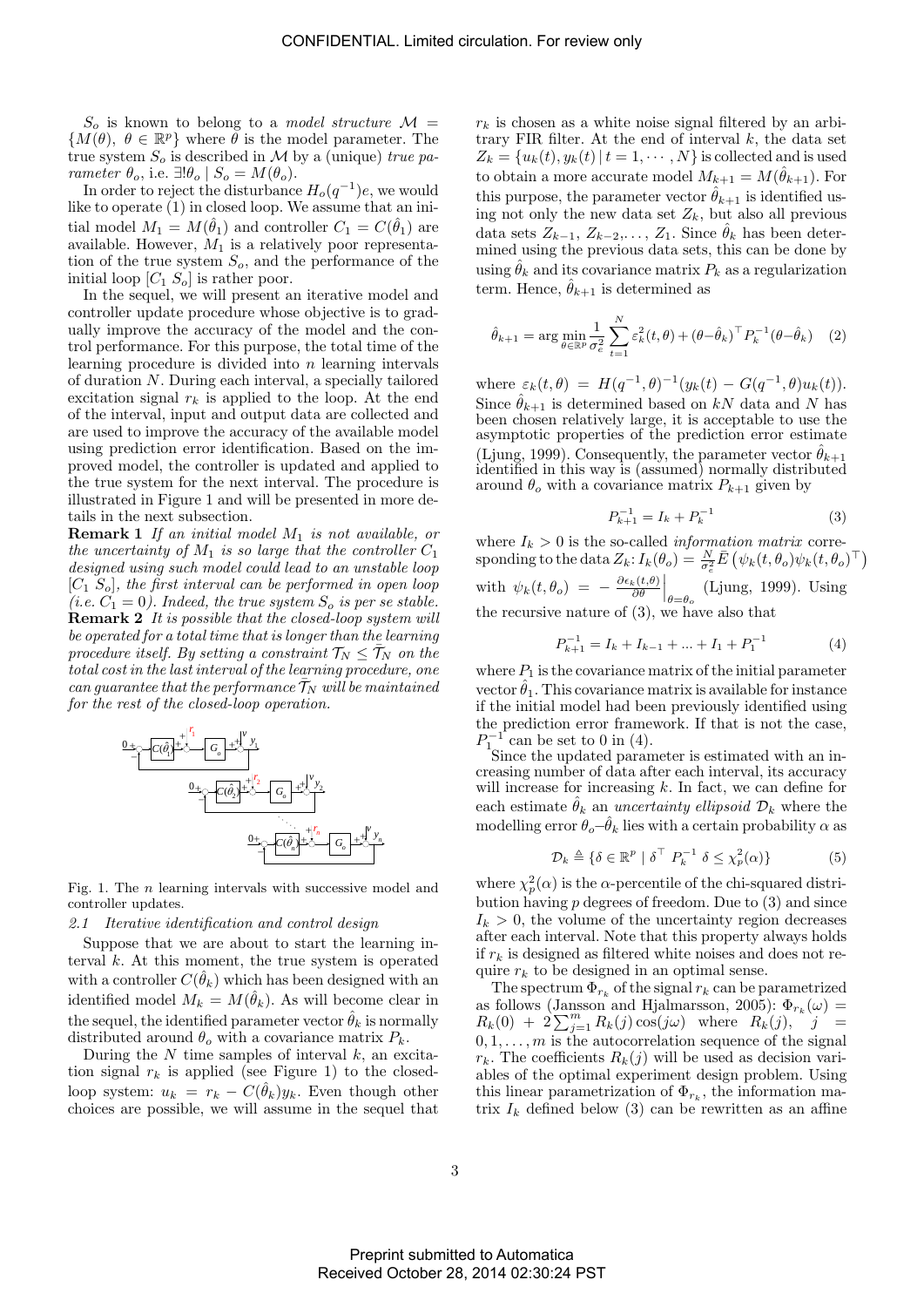function of the coefficients  $R_k$  (Bombois et al., 2006). We will hereafter use the notation  $I_k(\theta_o, R_k)$  for the information matrix. Note that since  $I_k(\theta_o, R_k)$  is affine in  $R_k$ ,  $P_{k+1}^{-1}$  is affine in  $R_1, R_2, \ldots, R_k$  due to (4).

Using the data  $Z_k$ , we have obtained a more accurate model  $M_{k+1} = M(\hat{\theta}_{k+1})$ . This new model can be used to design an updated controller  $C(\hat{\theta}_{k+1})$ . We will suppose that a control design method has been fixed a-priori and thus the controller is a function  $C(\cdot)$  of the parameter vector. The choice for the controller design criterion is not important in the development of our framework.

Since the model  $M(\hat{\theta}_{k+1})$  is more accurate than  $M(\hat{\theta}_k)$ , the controller  $C(\hat{\theta}_{k+1})$  is very likely to perform better than the controller  $C(\hat{\theta}_k)$  that was in the loop during interval  $k$ . However, before applying this new controller to the true system, it is safer to verify whether  $C(\hat{\theta}_{k+1})$  does not destabilize any of the loops  $[C(\hat{\theta}_{k+1}) M(\hat{\theta}_{k+1} + \delta)]$  with  $\delta \in \mathcal{D}_{k+1}$ . A necessary and sufficient condition to perform this robust stability test can be found in Bombois et al. (2001). If the controller  $C(\hat{\theta}_{k+1})$  passes this test, we have the guarantee that the loop  $[C(\hat{\theta}_{k+1}) S_o]$  is stable (with at least the probability  $\alpha$  related to  $\mathcal{D}_{k+1}$ ) and the controller  $C(\hat{\theta}_{k+1})$  can be applied during the interval  $k + 1$ .

Remark 3 In the eventuality that robust stability is not validated for the controller  $C(\hat{\theta}_{k+1})$ , the controller  $C(\hat{\theta}_{k})$ can be kept for the interval  $k+1$ . This situation is further discussed in Remark 7.

# 2.2 Total cost, modelling error cost, excitation cost

As mentioned in the introduction, one of the objectives of the optimal experiment design problem in this paper is to minimize the overall cost over the n intervals. The cost  $\mathcal{T}_k$  of interval k can be evaluated by comparing the output  $y_k$  obtained during this interval and the output that would have been obtained in an ideal situation (i.e. a situation where we would perfectly know the true system  $S_o$ ). The output  $y_k$  during interval k is given by

$$
y_k(t) = \overbrace{\frac{H_o}{1 + C(\hat{\theta}_k)G_o}}^{\stackrel{= y_{e,k}}{}} e(t) + \overbrace{\frac{G_o}{1 + C(\hat{\theta}_k)G_o}}^{\stackrel{= y_{r,k}}{}} r_k}^{\stackrel{= y_{r,k}}{}} (6)
$$

while the output  $y<sub>o</sub>$  of the ideal loop is

$$
y_o(t) = \frac{H_o}{1 + C(\theta_o)G_o} e(t).
$$
 (7)

The differences between (6) and (7) are the presence of the term  $y_{r,k}$  (which is due to the excitation signal  $r_k$ ) in (6) and the different controllers present in the two loops. Indeed, in the ideal loop the controller  $C(\theta_o)$  based on the true parameter  $\theta_o$  is present, while the controller  $C(\hat{\theta}_k)$  actually present in the loop during the interval k is designed based on the parameter  $\hat{\theta}_k$ .

The cost  $\mathcal{T}_k$  can now be defined as the power of the difference  $y_k - y_o$  between these two outputs. Since  $r_k$  is independent of e, the total cost  $\mathcal{T}_k$  can be split up into

the sum of a *modelling error cost*  $V_k$  (i.e. the power of  $y_{e,k} - y_o$  and an excitation cost  $\mathcal{E}_k$  (i.e. the power of  $y_{r,k}$ ). By applying the Parseval theorem, we get

$$
\mathcal{T}_{k} = \sqrt{\frac{H(\theta_{o})}{1 + C(\theta_{o})G(\theta_{o})} - \frac{H(\theta_{o})}{1 + C(\hat{\theta}_{k})G(\theta_{o})}} \Big|_{\mathcal{H}_{2}}^{2} + \frac{1}{2\pi} \int_{-\pi}^{\pi} \left| \frac{G_{o}}{1 + C(\hat{\theta}_{k})G_{o}} \right|^{2} \Phi_{r_{k}} d\omega. \quad (8)
$$

The modelling error cost  $\mathcal{V}_k$  represents the performance degradation caused by the use of the controller  $C(\hat{\theta}_k)$  instead of the optimal controller  $C(\theta_o)$ . The excitation cost  $\mathcal{E}_k$  represents the performance degradation caused by the introduction of the excitation signal  $r_k$ .

The modelling error cost  $\mathcal{V}_k = \mathcal{V}_k(\theta_o, \hat{\theta}_k)$  is a nonlinear function of  $\theta_o$  and  $\hat{\theta}_k$  and has a global minimum equal to 0 in  $\theta_o = \hat{\theta}_k$ . If we parametrize the spectrum  $\Phi_{r_k}$ of  $r_k$  as done in the previous subsection, the excitation cost  $\mathcal{E}_k$  is linear in the coefficients  $R_k(j)$  (Bombois et al., 2006). We denote the excitation cost as  $\mathcal{E}_k(\theta_o, \hat{\theta}_k, R_k) =$  $R_k^{\top}c(\theta_o, \hat{\theta}_k)$  where  $R_k \in \mathbb{R}^{(m+1)\times 1}$  is a vector containing the coefficients  $R_k(j)$ ,  $j = 0, 1, ..., m$  and  $c(\theta_o, \hat{\theta}_k) \in$  $\mathbb{R}^{(m+1)\times 1}$  is a nonlinear vector function of  $\theta_o$  and  $\hat{\theta}_k$ (Bombois et al., 2006).

Note that the costs  $V_k$  and  $\mathcal{E}_k$  cannot be evaluated since they both depend on the unknown true parameter vector  $\theta_o$ . However, we can consider these quantities in a worst-case sense by computing their maximum value over the ellipsoid  $\mathcal{D}_k$ :

$$
\mathcal{V}_k^{\text{wc}} \triangleq \max_{\delta \in \mathcal{D}_k} \mathcal{V}_k(\hat{\theta}_k + \delta, \hat{\theta}_k), \ \mathcal{E}_k^{\text{wc}} \triangleq \max_{\delta \in \mathcal{D}_k} \mathcal{E}_k(\hat{\theta}_k + \delta, \hat{\theta}_k, R_k). \tag{9}
$$
\nor the computation of the worst-case terms (9), we will

For the computation of the worst-case terms (9), we will here use the approach introduced in (Hjalmarsson, 2009) and based on a second-order Taylor approximation of the functions  $\mathcal{V}_k(\cdot, \hat{\theta}_k)$  and  $\mathcal{E}_k(\cdot, \hat{\theta}_k, R_k)$  around  $\hat{\theta}_k$ :

$$
\mathcal{V}_k(\hat{\theta}_k + \delta, \hat{\theta}_k) \approx \frac{1}{2} \delta^{\top} V''(\hat{\theta}_k) \delta \tag{10}
$$

$$
\mathcal{E}_k(\theta_k + \delta, \hat{\theta}_k, R_k) \approx R_k^{\top} c(\hat{\theta}_k, \hat{\theta}_k) +
$$
  
+  $R_k^{\top} J_c(\hat{\theta}_k) \delta + \frac{1}{2} \delta^{\top} \left( \sum_{j=0}^m E_j(\hat{\theta}_k) R_k(j) \right) \delta$  (11)

where  $V''(\hat{\theta}_k)$  and  $E_j(\hat{\theta}_k)$  are the Hessian matrices of  $\mathcal{V}_k(\cdot, \hat{\theta}_k)$  and of the  $j^{th}$  entry of  $c(\cdot, \hat{\theta}_k)$ , respectively, and where  $J_c(\hat{\theta}_k)$  is the Jacobian of  $c(\cdot, \hat{\theta}_k)$ . Using (10),  $\mathcal{V}_k^{\text{wc}}$ can be computed as (Hjalmarsson, 2009)

$$
\mathcal{V}_k^{\text{wc}} = \min_{\lambda_k} \lambda_k \text{ such that } P_k^{-1} \ge \frac{1}{\lambda_k} \frac{V''(\hat{\theta}_k) \chi_\alpha^2(p)}{2}.
$$
 (12)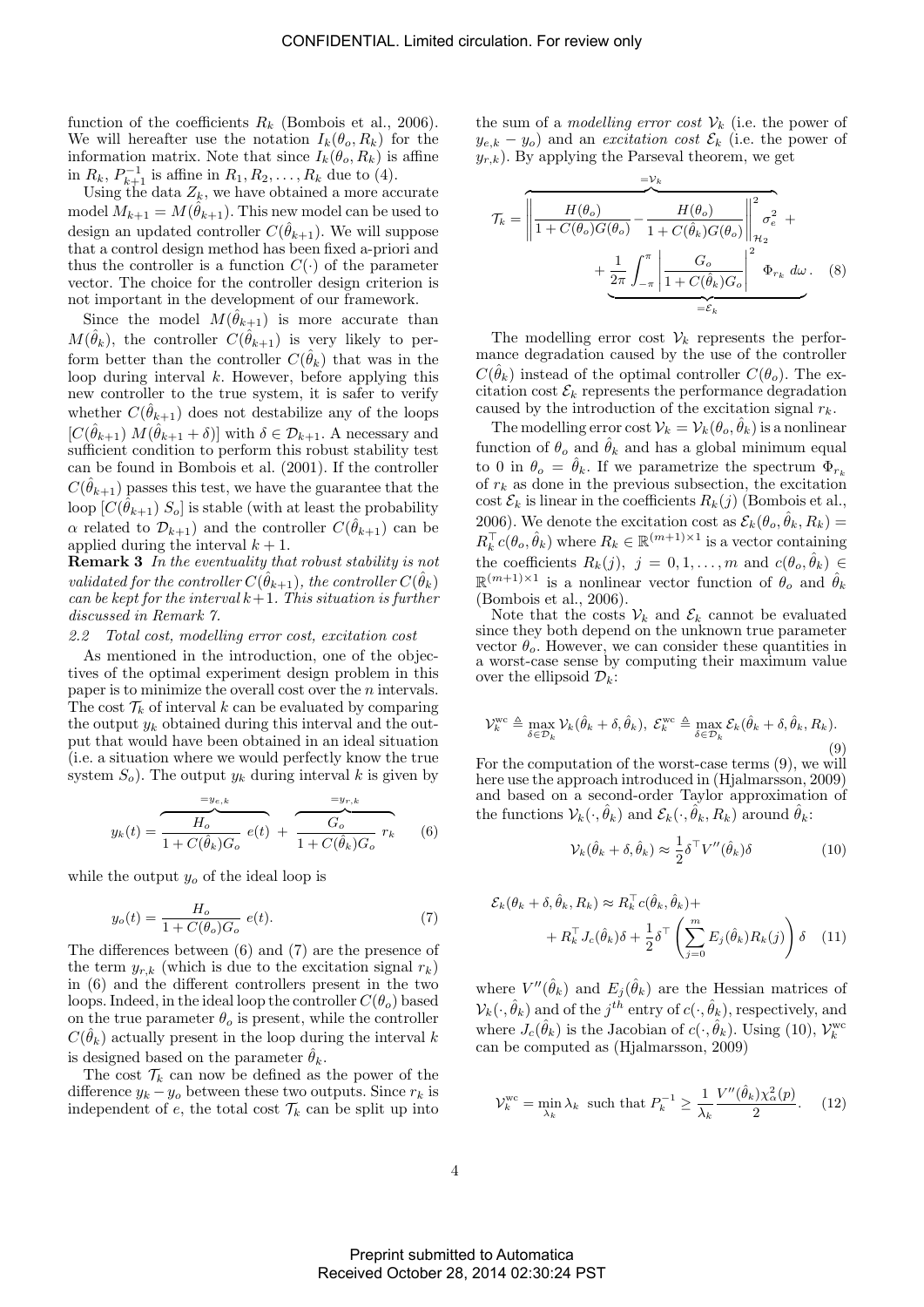Using (11) and applying S-procedure (Boyd and Vandenberghe, 2004),  $\tilde{\mathcal{E}}_k^{\text{wc}}$  can be computed as

$$
\mathcal{E}_k^{\text{wc}} = \min_{\gamma_k, \tau_k} \gamma_k \text{ such that}
$$
\n
$$
\tau_k \ge 0
$$
\n
$$
\left[\frac{1}{2} \sum_j E_j R_k(j) - \tau_k \frac{P_k^{-1}}{\chi^2} - \frac{1}{2} (R_k^\top J_c)^\top - \frac{1}{2} R_k^\top J_c \right] \le 0
$$
\n
$$
\frac{1}{2} R_k^\top J_c \qquad R_k^\top c(\hat{\theta}_k, \hat{\theta}_k) + \tau_k - \gamma_k \right] \le 0
$$
\n(13)

Note that the second-order approximations (10)-(11) will become more accurate when  $\hat{\theta}_k$  is closer to  $\theta_o$ . Consequently, the effects of this approximation will automatically decrease when  $k$  becomes larger.

Remark 4 Another approach for obtaining the worstcase terms  $V_k^{\text{wc}}$  and  $\mathcal{E}_k^{\text{wc}}$  is to compute the maximum values of  $\mathcal{V}_k(\hat{\theta}_k + \delta_l, \hat{\theta}_k)$  and  $\mathcal{E}_k(\hat{\theta}_k + \delta_l, \hat{\theta}_k)$ , respectively over a number of randomly extracted sample points  $\delta_l, l = 1, 2, \ldots, n_s$ . It is possible to determine the minimum value of  $n_s$  which guarantees a given worst-case probability using the theory of Randomized Algorithms. Since  $\mathcal{V}_k^{\text{wc}}$  and  $\mathcal{E}_k^{\text{wc}}$  will be computed inside a convex optimization problem (see next section),  $n_s$  can be chosen according to the classic scenario approach (Campi et al., 2009). If the number of points  $n_s$  determined according to Campi et al. (2009) is prohibitively large, the more recent results of the so-called sequential approach (Chamanbaz et al., 2013) can also be applied.

#### 3 Experiment Design

Before interval  $k = 1$ , the objective of the ED is to determine the spectra of the excitation signals for all the  $n$  learning intervals which will minimize (in a worst case sense) the overall cost over the  $n$  intervals while guaranteeing that the cost of each interval remains below a given threshold. Let us define the worst-case total cost  $\mathcal{T}^\text{wc}_k \triangleq \mathcal{V}^\text{wc}_k + \mathcal{E}^\text{wc}_k$  . The ED problem can be expressed as

$$
R^{\text{opt}} = \arg\min_{R} \sum_{k=1}^{n} \mathcal{T}_k^{\text{wc}} \qquad \text{such that} \tag{14}
$$

$$
\mathcal{T}_k^{\text{wc}} \leq \bar{\mathcal{T}}_k, \qquad \text{for } k = 1, 2, \dots n. \tag{15}
$$

where the variable  $R \triangleq \{R_1, R_2, \ldots, R_n\}$  contains the coefficients parametrizing the excitation spectra for all the learning intervals. The dual effect of the excitation signal is incorporated in the problem formulation (14)- (15). On the one hand, if the excitation spectrum  $\Phi_{r_k}$ during the interval  $k$  is "large", the worst-case total cost  $\mathcal{T}_k^{\text{wc}}$  is also large due to the contribution of  $\mathcal{E}_k^{\text{wc}}$ . On the other hand, this large excitation will lead to a "small" covariance matrix  $P_{k+1}$ , which in turn gives a small modelling error cost  $\mathcal{V}_{k+1}^{\text{wc}}$  for the next interval (see (12)).

In order to formulate the above optimization problem as a convex problem, we will use the affine relation existing between the decision variable R and  $P_k^{-1}$ <br>and the fact that  $P_k^{-1}$  appears linearly in the constraint of (12). In (13), this it is unfortunately not the case

since  $P_k^{-1}$  appears in a product with the decision variable  $\tau_k$ . To convexify the constraint in (13), we redefine  $\mathcal{E}_k^{\text{wc}}$  as the worst case cost over the initial uncertainty ellipsoid  $\mathcal{D}_1$  (instead of  $\mathcal{D}_k$ ), which is equivalent to replacing  $P_k$  by the initial covariance matrix  $P_1$  in (13). This introduces a conservatism, but  $\mathcal{E}_k^{\text{wc}}$  remains an upper bound on  $\mathcal{E}_k$ . It is furthermore an acceptable approximation since the actual cost  $\mathcal{E}_k$  (unlike  $\mathcal{V}_k$ ) is not related to the modelling error and thus it is not expected to reduce after each interval. Finally, we will also have to tackle the so-called "chicken-and-egg" problem, that is a characteristic of most optimal experiment design frameworks (Ljung, 1999). Indeed, the constraints in (12) and (13) are functions of the identified parameter vectors  $\hat{\theta}_k, k \geq 2$  that are not available before the first interval i.e. at the moment when  $(14)-(15)$  has to be solved. As is generally done,  $\hat{\theta}_k$  for all  $k > 1$  will be replaced by an initial estimate in the optimization problem. In this case, the initial estimate is  $\hat{\theta}_1$ . We also use  $\theta_1$  as an estimate of  $\theta_0$  in the expression of the information matrix  $I_k$ :  $I_k(\theta_o, R_k) \approx I_k(\hat{\theta}_1, R_k)$ . It is also to be noted that, as opposed to other ED frameworks, the effects of the approximations introduced to tackle the chicken-and-egg problem (and of the replacement of  $P_k$ ) by  $P_1$  in (13)) will be mitigated by the receding horizon mechanism proposed later in this paper (see Section 4). **Proposition 5** Let us introduce n scalar variables  $\lambda \triangleq$  $\{\lambda_1, \lambda_2, \ldots, \lambda_n\},\$ n scalar variables  $t \triangleq \{t_1, t_2, \ldots, t_n\},\$ n scalar variables  $\gamma \triangleq {\gamma_1, \gamma_2, \ldots, \gamma_n}$ , n scalar variables  $\tau \triangleq {\tau_1, \tau_2, \ldots, \tau_n}$  and n matrix variables  $Q \triangleq$  $\{Q_1, Q_2, \ldots, Q_n\},\ Q_k \in \mathbb{R}^{m \times m}$ . Using (12) (with  $\hat{\theta}_k =$  $\hat{\theta}_1$ ) and (13) (with  $\hat{\theta}_k = \hat{\theta}_1$  and  $P_k = P_1$ ) to compute  $\mathcal{V}_k^{\textit{wc}}$  and  $\mathcal{E}_k^{\textit{wc}}$  respectively, the ED Problem (14)-(15) cor $r_{\text{exponds}}^{\kappa}$  to the following convex semidefinite problem

<sup>&</sup>lt;sup>1</sup> If  $P_1$  is not available, the nominal excitation cost  $R_k^{\top} c(\hat{\theta}_k, \hat{\theta}_k)$  can be used instead of  $\mathcal{E}_k^{\text{wc}}$ .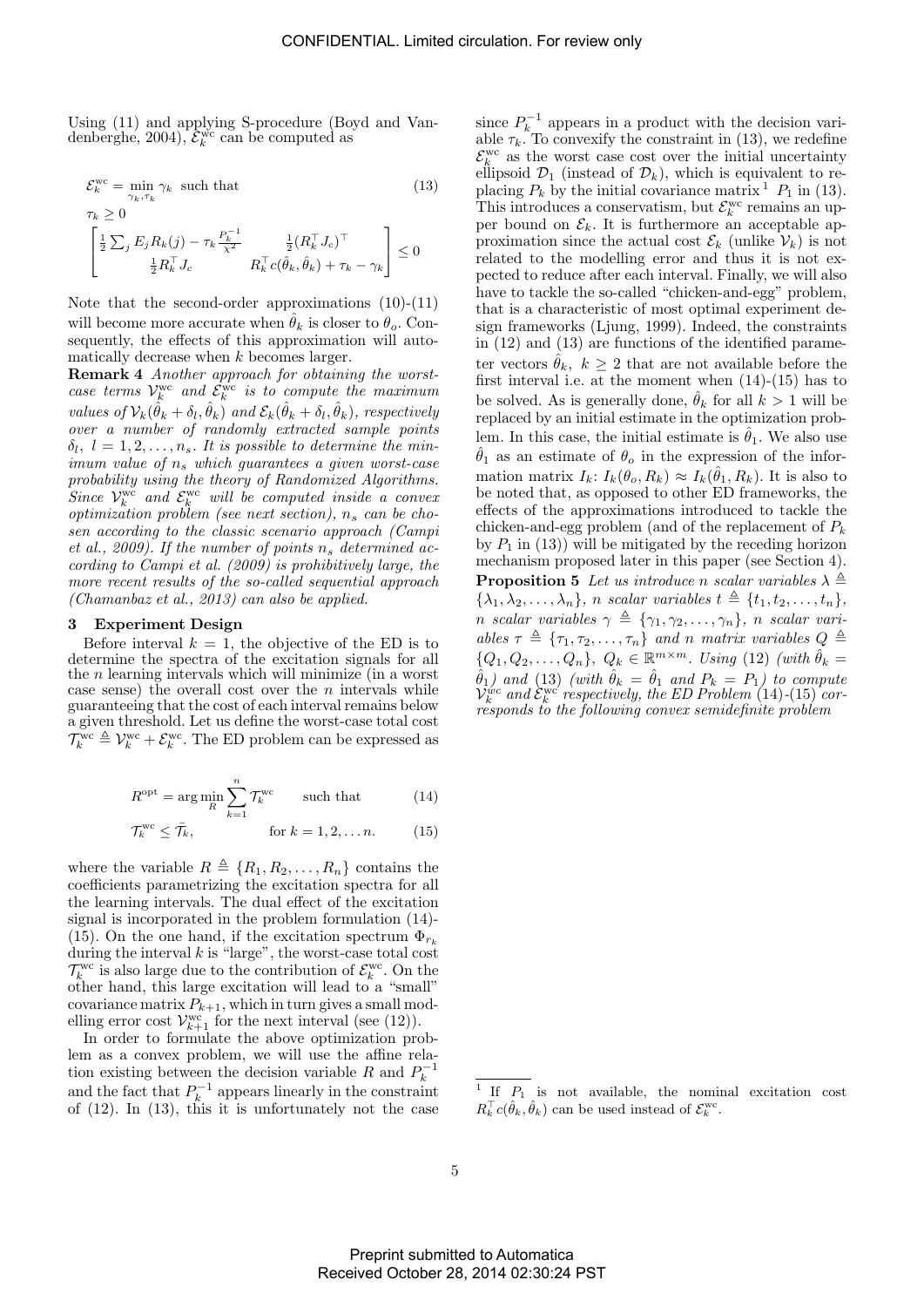$$
R^{\text{opt}} = \arg\min_{R,\lambda,\gamma,\tau,Q} \sum_{k=1}^{n} \lambda_k + \sum_{k=1}^{n} \gamma_k \qquad \text{such that} \tag{16}
$$

$$
\lambda_k + \gamma_k \leq \bar{\mathcal{T}}_k
$$
\n
$$
\overbrace{\mathcal{P}_k^{-1}}
$$
\n
$$
\overbrace{\mathcal{P}_k^{2}(n)V''(\hat{\theta})}
$$
\n
$$
(17)
$$

$$
\widetilde{P_{k-1}^{-1} + I_k(\hat{\theta}_1, R_k)} \ge t_k \frac{\chi_\alpha^2(p)V''(\hat{\theta}_1)}{2}
$$
\n
$$
\tau_k \ge 0
$$
\n(18)

$$
\begin{bmatrix}\n\frac{1}{2} \sum_{j} E_{j} R_{k}(j) - \tau_{k} \frac{P_{1}^{-1}}{\chi^{2}} & \frac{1}{2} (R_{k}^{\top} J_{c})^{\top} \\
\frac{1}{2} R_{k}^{\top} J_{c} & R_{k}^{\top} c(\hat{\theta}_{1}, \hat{\theta}_{1}) + \tau_{k} - \gamma_{k}\n\end{bmatrix} \leq 0
$$
\n
$$
\begin{bmatrix}\n\lambda_{k} & 1 \\
1 & t_{k} \\
1 & 0\n\end{bmatrix} \geq 0
$$
\n(19)

$$
\begin{bmatrix}\nQ_k - A^\top Q_k A & C_k^\top - A^\top Q_k B \\
C_k - B^\top Q_k A & D_k + D_k^\top - B^\top Q_k B\n\end{bmatrix} \ge 0
$$
\n
$$
\text{(20)}
$$
\n
$$
\text{for } k = 1, \dots, n
$$

with  $A = \begin{bmatrix} 0 & 0 \\ I_{m-1} & 0 \end{bmatrix}$ ,  $B = \begin{bmatrix} 1 & 0 & \dots & 0 \end{bmatrix}$ ,  $C_k = [R_k(1) R_k(2) ... R_k(m)]$  and  $D_k = \frac{R_k(0)}{2}$ .

PROOF. The objective function (16) is the sum of the worst case modelling error costs  $\lambda_k$  and excitation costs  $\gamma_k$ . The LMIs (19) guarantee the conditions  $\lambda_k \geq 0$ ,  $t_k \geq 0$  and  $t_k \geq \frac{1}{\lambda_k}$  simultaneously. This in turn implies that (18) is equivalent to the constraint in (12). Finally, (20) guarantees that  $\Phi_{r_k}(\omega) \geq 0$ ,  $\forall \omega$  as an application of the positive real lemma (see Jansson and Hjalmarsson  $(2005)$ .

#### 4 Receding horizon

By solving the optimization problem (16)-(20) before the first interval we can design not only the spectrum  $\Phi_{r_1}^{\text{opt}}$  of the signal  $r_1$  that will be applied during this first interval, but also the spectra of the excitation signals  $r_2, r_3, \ldots, r_n$  for all the following intervals. During the first interval, we generate a signal  $r_1$  having the desired spectrum  $\Phi_{r_1}^{\text{opt}}$  and apply this signal as excitation to the loop  $[C(\hat{\theta}_1) S_o]$ . After the execution of this first interval, the data  $Z_1$  are collected and a new parameter vector  $\hat{\theta}_2$  is identified using (2). Based on  $\hat{\theta}_2$ , a new controller  $C(\hat{\theta}_2)$  is designed and applied to the true system  $S_o$  (after the robust stability check). We could then proceed with interval 2 by applying to the closed loop  $[C(\hat{\theta}_2) S_o]$ a signal  $r_2$  having the the spectrum  $\Phi_{r_2}^{\text{opt}}$  obtained from the solution of the previous optimization problem. However, we here propose to redesign the spectra  $\Phi_{r_k}$  for  $k = 2, 3, \ldots, n$  using the newly identified parameter vector  $\theta_2$ . This parameter vector is indeed a more accurate estimate of  $\theta_o$  than the initial estimate  $\hat{\theta}_1$  since it has been estimated with twice more data (and consequently  $P_2 < P_1$ ). Consequently, evaluating  $\mathcal{E}_k^{\text{wc}}$  at interval  $k \geq 2$ as the worst case of  $\mathcal{E}_k$  over the new uncertainty ellipsoid  $\mathcal{D}_2$  is less conservative than doing it over  $\mathcal{D}_1$ . Moreover, replacing  $\theta_o$  and  $\hat{\theta}_k$  (for  $k > 2$ ) by  $\hat{\theta}_2$  instead of  $\hat{\theta}_1$  is also more appropriate in order to tackle the chicken and egg problem since  $\hat{\theta}_2$  will be generally closer to  $\theta_o$  and  $\hat{\theta}_k$  (for  $k > 2$ ) than  $\hat{\theta}_1$ .

For the reasons above, the spectra  $\Phi_{r_k}, k = 2, 3, ..., n$ will be redesigned solving a similar ED problem as the one presented in Section 3, but using the new estimate  $\hat{\theta}_2$  and its covariance matrix  $P_2$  to evaluate  $\mathcal{E}_k^{\text{wc}}$ and to deal with the chicken-and-egg problem. This spectrum redesign procedure, inspired by the receding horizon mechanism in MPC control (Maciejowski and Huzmezan, 1997), will be performed after each interval. Note that a similar mechanism for the adaptive solution of an ED problem was adopted in (Stigter et al., 2006).

Owing to the spectrum redesign procedure, the effects of the approximations on the obtained spectra will become smaller after each interval and the obtained spectra will become increasingly more effective to achieve the ED objectives. Note that even though the effect of the approximation may be significant for the very first intervals, our approach will still lead to models having and increasing accuracy. This is indeed guaranteed whatever the excitation signal, as long as it is chosen (like in our case) as filtered white noise.

Remark 6 In principle, a better performance could always be obtained by reducing the interval length N. The controller and the excitation signals could be updated more frequently using a more recent parameter estimate. In this sense, the best choice would be to set  $N$  to just one time step. However, in the ED procedure we made use of properties of prediction error identification which are asymptotic in  $N$ . Therefore, we need to choose  $N$  sufficiently large for these properties to hold. Dropping this condition would lead to the same (generally untractable) formulations obtained in the actively adaptive learning algorithms (Pronzato et al., 1996). It is hard to quantify the effect of the interval length  $N$  on the overall performance in analytical form. Simulation results with different values of N will be presented in the next section.

**Remark 7** The situation described in Remark 3 where the robust stability check fails for the controller  $C_{k+1}$  and  $C_k$  is kept for the interval  $k+1$  may be a symptom that the identified model  $M_{k+1}$  is for some unexpected reason rather poor. In this circumstance, the result of the ED procedure (which is based on such model) may also be very inaccurate. The excitation signal  $r_{k+1}$  can be set in this case to a white noise signal having the maximum allowed power. By doing so, the accuracy of the model  $M_{k+2}$  will increase in all the directions and the problem most likely will not occur at the next iteration.

# 5 Simulation Study

The framework is applied in this section to a simulation example. We consider a Box-Jenkins (BJ) model structure  $\mathcal{M} = \{ M(\theta), \ \theta \in \mathbb{R}^6 \}$ . A model  $\hat{M}(\theta)$  in this structure has  $G(q^{-1}, \theta) = \frac{\theta_1 q^{-1} + \theta_2 q^{-2}}{1 + \theta_5 q^{-1} + \theta_6 q^{-2}}, H(q^{-1}, \theta) =$  $\frac{1+\theta_3q^{-1}}{1+\theta_4q^{-1}}$ . The true system  $S_o = M(\theta_o)$  is described by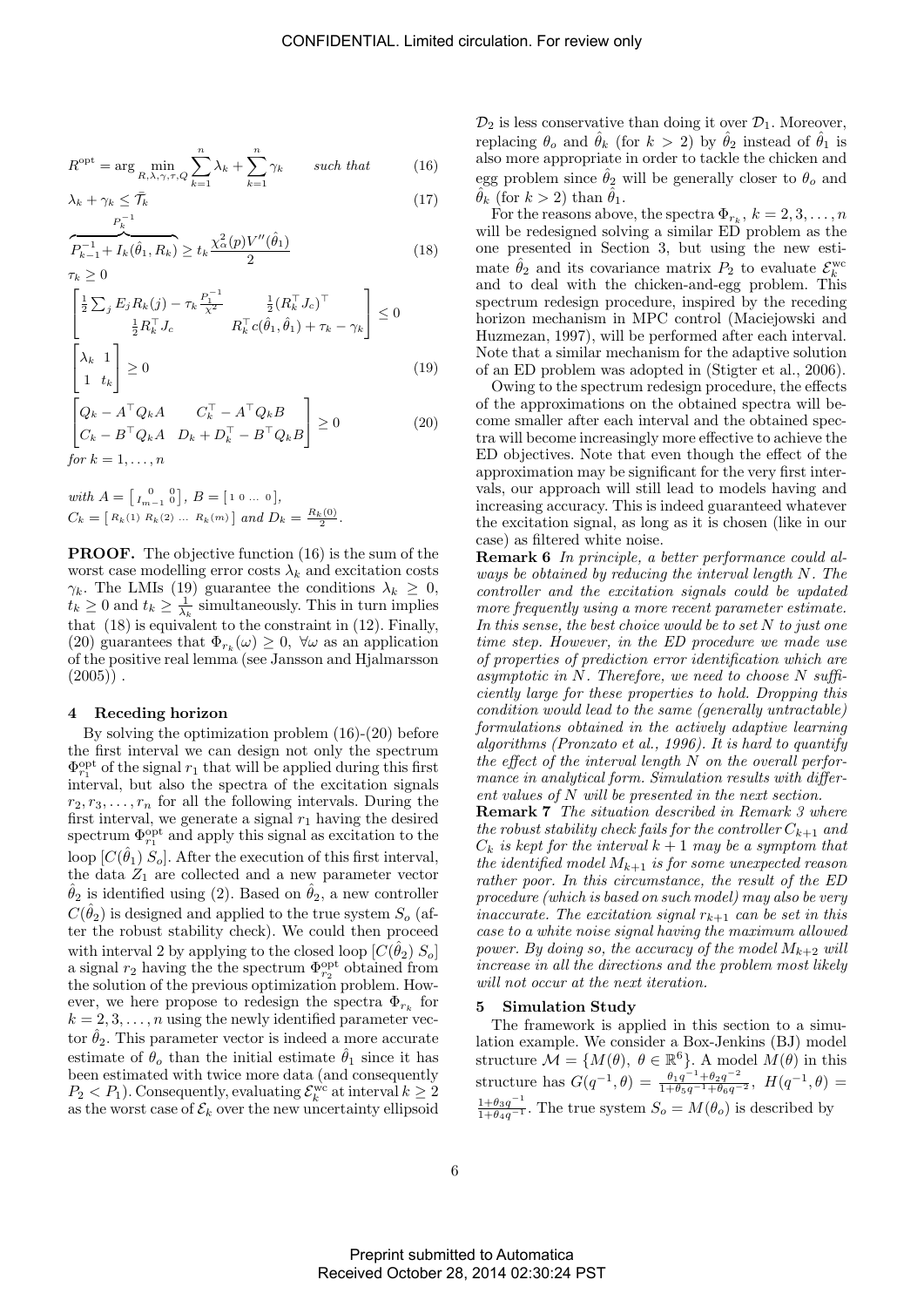

Fig. 2. Spectra  $\Phi_k^r$  solution of the first ED problem in Case 1.

 $\theta_o = [0.8 \ 0 \ 0 \ -0.6 \ 0.985 \ 0.819]^\top$  and the variance of e is  $\sigma_e^2 = 1$ . The initial model is  $M(\theta_1)$  with  $\theta_1 = [0.676\; 0.464\; 0.099\; 0.6\; 1.24\; 0.858]^\top.$  The initial covariance matrix  $P_1$  is



The controllers design function is the  $\mathcal{H}_2$  criterion  $C(\hat{\theta}_k) = \arg \min_K \Big\|$  $\left\lceil \ \frac{H(\hat{\theta}_k)}{1+KG(\hat{\theta}_k)} \right\rceil$  $\frac{\sqrt{\beta}KH(\hat{\theta}_k)}{1+KG(\hat{\theta}_k)}$   $\left|\right|$ 2  $\mathcal{H}_2$ with

 $\beta = 0.1$ . The initial controller is thus  $C_1 = C(\hat{\theta}_1)$ . The worst-case terms are computed with probability  $\alpha = 0.99$ .

For the first case considered (Case 1), the total time  $N_{\text{tot}}$  is divided into  $n = 12$  intervals having equal length  $N = 200$ . The constraints on the worst case total cost are set to  $\overline{T}_k = \overline{T}^h = 0.7$  for  $k = 1, ..., 6$  and  $\overline{T}_k = \overline{T}^l =$ 0.005 for  $k = 7, \ldots, 12$ .

A first ED problem based on the initial model is performed before the execution of interval 1 and the optimal sequence of excitation spectra  $\{\Phi_{r_1}, \Phi_{r_2}, \dots, \Phi_{r_n}\}\$ is found. The first five spectra of this sequence are reported in Figure 2. The following spectra are zero up to numerical precision. An excitation signal  $r_1$  with spectrum  $\Phi_{r_1}$  is generated and the interval 1 is performed using this excitation signal.

After the execution of the first interval, the data  $Z_1$ are collected and used to estimate the parameter  $\hat{\theta}_2$  and its covariance  $P_2$ . Following, the controller  $C_2 = C(\hat{\theta}_2)$ is also designed and the robust stability of the uncertain closed loop system  $[C_2 \; M(\hat{\theta}_2 + \delta)]$  with  $\delta \in \mathcal{D}_2$  is verified using the robust stability tools in Bombois et al. (2001). Subsequently, a new ED problem involving the remaining intervals is formulated and solved. The result is a new sequence of excitation spectra  $\{\Phi_{r_2}, \Phi_{r_3}, \ldots, \Phi_{r_n}\}.$ The first element of this sequence is used to realize the excitation signal  $r_2$  implemented in the interval 2 and the procedure is iterated for all the following intervals.

The spectra of the excitation signals actually fed to



Fig. 3. Spectra  $\Phi_k^r$  of the excitation signals actually applied to the system in Case 1.



Fig. 4. Total cost  $\mathcal{T}_k$  vs. time t in Case 1 ( $n = 12$ ), Case 2  $(n = 6)$ , Case 3  $(n = 4)$  and Case 4  $(n = 2)$  intervals. The green circles denote the time instants corresponding to the start of a learning interval.

the system in the RH implementation are reported in Figure 3. Note that these spectra are significantly different from the ones computed before the first interval (Figure 2). Furthermore, only the spectra relative to the first 3 intervals are non-zero. Owing to the RH mechanism, the algorithms detects that the excitation in the intervals 4 and 5 is no longer required. By removing the excitation in these intervals, the overall performance improves significantly.

In the top left plot of Figure 4 the experimental total cost  $\mathcal{T}_k^e$  is reported <sup>2</sup>, together with the constraint  $\bar{\mathcal{T}}_k$ and the worst case total cost  $\mathcal{T}_k^{\text{wc,RH}}$  of interval k dynamically constructed during the operation<sup>3</sup>.  $\mathcal{T}_k^{\text{wc,RH}}$ reaches the constraint  $\bar{\mathcal{T}}_k$  for the first three intervals and decreases in the following ones, so that it can satisfy the new level of the constraint for  $k = 7, \ldots, 12$ . The experimental total cost  $\mathcal{T}_k^e$  is always below  $\bar{\mathcal{T}}_k$  as expected.  $\mathcal{T}_k^e$ increases from interval 1 to 2, since more excitation is applied in the second interval. In the following intervals,  $\mathcal{T}_{k}^{e}$  decreases and is close to zero for  $k \geq 4$ .

In Figure 5 the Bode diagrams of  $G<sub>o</sub>$  and of identified the models  $G(\hat{\theta}_1), G(\hat{\theta}_2), G(\hat{\theta}_3), G(\hat{\theta}_4)$  are reported. For

<sup>&</sup>lt;sup>2</sup>  $\mathcal{T}_k^e$  is the sample-based approximation of total cost  $\mathcal{T}_k$ .<br><sup>3</sup>  $\mathcal{T}_k^{\text{wc,RH}}$  is the worst-case total cost corresponding to the excitation signal actually applied in the interval k.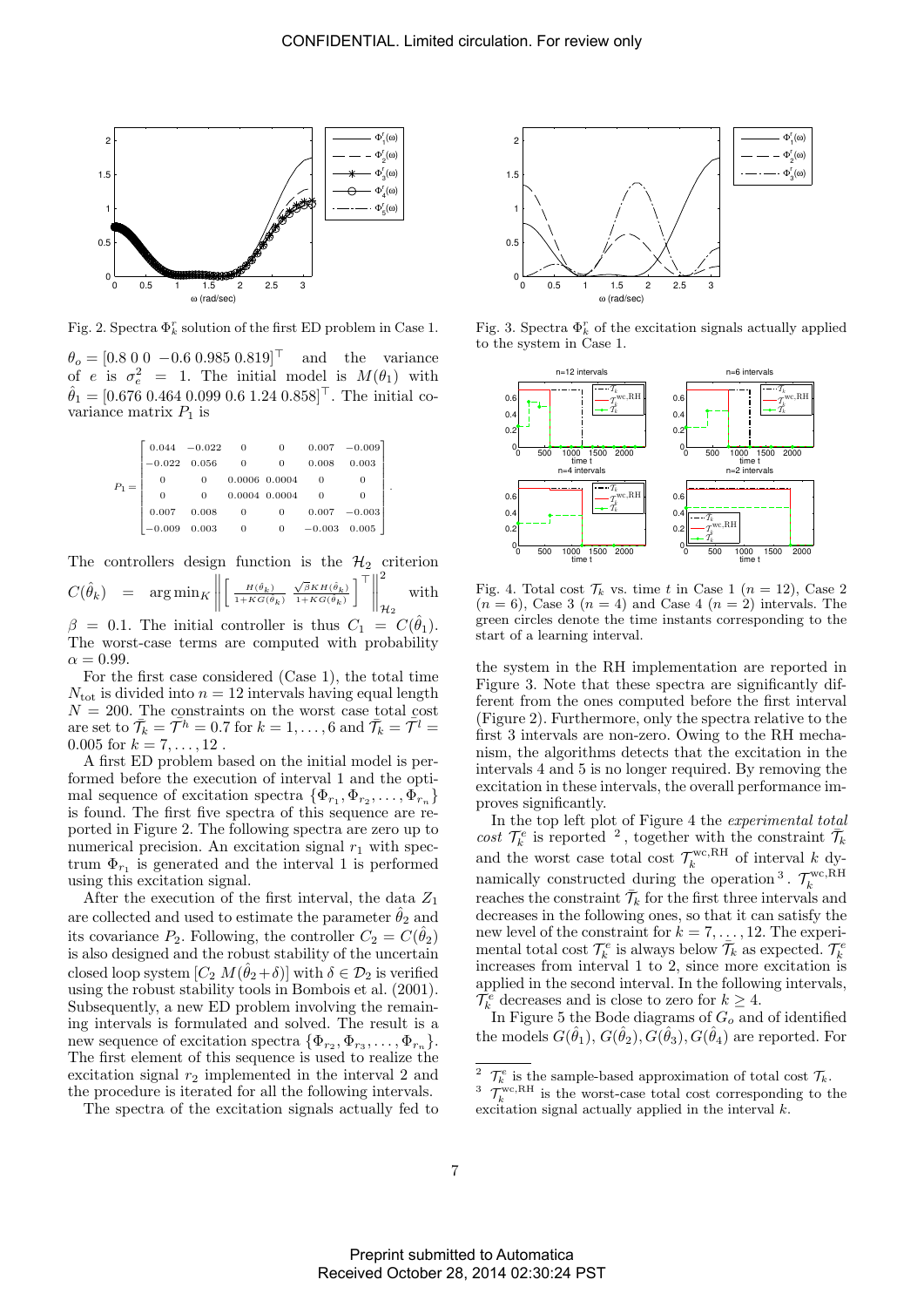

Fig. 5. Bode plot of  $G_o$ ,  $G(\hat{\theta}_1)$ ,  $G(\hat{\theta}_2)$ ,  $G(\hat{\theta}_3)$ ,  $G(\hat{\theta}_4)$ .

the identified models, the 99% uncertainty region is indicated by the colored area. The improvement of the models and the reduction of their uncertainty regions over the first four learning intervals is evident in this plot.

In order to investigate the influence of the interval length, we applied the ED framework to the same system in three more cases dividing the total time  $N_{\text{tot}} = 2400$ into  $n = 6$  intervals having equal length  $N = 400$  (Case 2), into  $n = 4$  intervals having equal length  $N = 600$ (Case 3), and into  $n = 2$  intervals having lengths  $N_1 =$ 1800,  $N_2 = 600$ , respectively (Case 4). The constraints  $\bar{\mathcal{T}}_k$  are set to  $\bar{\mathcal{T}}^h = 0.7$  in the first  $n/2$  intervals and to  $\tilde{\mathcal{T}}^l = 0.05$  for the last  $n/2$  intervals.

The experimental total cost  $\mathcal{T}_k^e$ , the worst case  $\mathcal{T}_k^{\text{wc,RH}}$ and the constraint  $\bar{\mathcal{T}}_k$  for all the cases are reported in Figure 4. It appears that the average over time of both  $\mathcal{T}_k^e$  and  $\mathcal{T}_k^{\text{wc,RH}}$  is lower when a larger number of shorter intervals is selected. The best performance is obtained in Case 1, followed by the Cases 2,3,4.

Note that Case 4, where only  $n = 2$  intervals are considered, corresponds to a classical experiment design problems made up of an identification phase (interval 1) and a control phase (interval 2). In this case, the constraint  $\bar{\mathcal{T}}^h = 0.7$  is kept for a longer time than in the other cases since the length of the first interval is chosen as  $N_1 = 1800$ . This was done because it was not possible to satisfy the constraint  $\mathcal{T}_2^{\text{wc}} \leq 0.005$  without violating  $\mathcal{T}^{\text{wc}}_1 \leq 0.7$  having two intervals of equal length  $N = 1200$  samples.

# 6 Conclusions

We have presented a new procedure for the gradual update of a model-based controller. Our framework is based on an iterative control procedure consisting of successive closed-loop identification and model-based controller design steps. Tools from Experiment Design are used to design the excitation signals for all the intervals aiming to maximize a measure of the overall performance, while guaranteeing a minimum performance at all time. In the future, we would like to extend the framework to nonlinear dynamical systems.

#### Acknowledgements

The financial support of the Institute for Sustainable Process Technology (ISPT) is gratefully acknowledged.

## References

- X. Bombois, M. Gevers, G. Scorletti, and B.D.O. Anderson. Robustness analysis tools for an uncertainty set obtained by prediction error identification. Automatica, 37(10):1629–1636, 2001.
- X. Bombois, G. Scorletti, M. Gevers, P.M.J. Van den Hof, and R. Hildebrand. Least costly identification experiment for control. Automatica, 42(10):1651–1662, 2006.
- S. Boyd and L. Vandenberghe. Convex optimization. Cambridge university press, 2004.
- M.C. Campi, S. Garatti, and M. Prandini. The scenario approach for systems and control design. Annual Reviews in Control, 33(2):149–157, 2009.
- M. Chamanbaz, F. Dabbene, R. Tempo, V. Venkataramanan, and Wang Qing-Guo. Sequential randomized algorithms for sampled convex optimization. In IEEE Conference on Computer Aided Control System Design (CACSD), pages 182–187, August 2013.
- R.A. De Callafon and P.M.J. Van den Hof. Suboptimal feedback control by a scheme of iterative identification and control design. Mathematical Modelling of Systems, 3(1):77–101, 1997.
- M. Forgione, X. Bombois, and P.M.J. Van den Hof. Experiment design for batch-to-batch model-based learning control. In Proc. American Control Conference, pages 3918–3923. IEEE, 2013.
- M. Gevers. A decade of progress in iterative process control design: from theory to practice. Journal of Process Control, 12(4):519–531, 2002.
- M. Gevers. Identification for control: From the early achievements to the revival of experiment design. European Journal of Control, 11:1–18, 2005.
- M. Gevers and L. Ljung. Optimal experiment designs with respect to the intended model application.  $Au$ tomatica, 22(5):543–554, 1986.
- H. Hjalmarsson. System identification of complex and structured systems. European Journal of Control, 15 (3):4, 2009.
- H. Hjalmarsson, M. Gevers, and F. De Bruyne. For model-based control design, closed-loop identification gives better performance. Automatica, 32(12):1659– 1673, 1996.
- J. Jansson and H. Hjalmarsson. Input design via LMIs admitting frequency-wise model specifications in confidence regions. IEEE Transactions on Automatic Control, 50(10):1534–1549, 2005.
- L. Ljung. System identification. Wiley Online Library, 1999.
- J.M. Maciejowski and M. Huzmezan. Predictive control. Springer, 1997.
- L. Pronzato, C. Kulcsár, and E. Walter. An actively